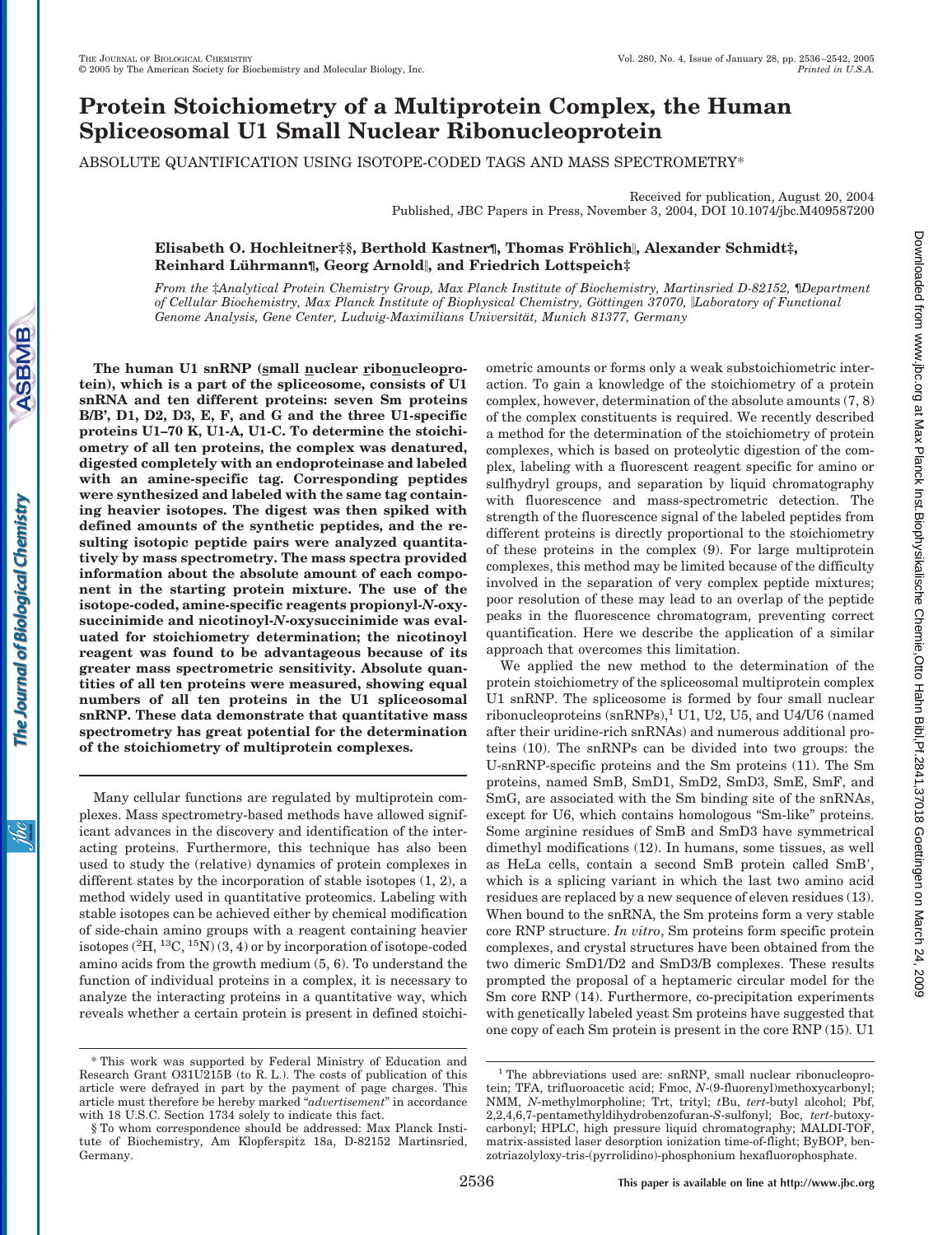snRNP, purified from HeLa cells, is the smallest and best characterized human spliceosomal RNP subunit. Besides the Sm proteins, it contains only three specific proteins: U1–70 K, U1-A, and U1-C. Electron cryomicroscopy of U1 snRNP revealed a three-dimensional structure consisting of a circular core domain quite similar to the proposed heptameric Sm ring structure and individual additional domains for U1–70 K and U1-A proteins with sizes compatible with one copy of each of these proteins (16). The U1-C protein could not be recognized as an individual domain. Although these results suggested the presence of one copy of U1-C, other biochemical experiments suggested that U1-C in the U1 snRNP could be present as a dimer (17).

For protein stoichiometry determination, up to three reference peptides were synthesized for each U1 snRNP protein and were quantified and labeled with a  $[$ <sup>13</sup>C]-coded tag, whereas the peptides derived from U1 snRNP proteolysis were labeled with a  $[$ <sup>12</sup>C]-coded tag. Mass spectrometric analysis of mixtures of both kinds of labeled peptides provided information about the absolute quantities of the constituents of the U1 spliceosomal snRNP.

**ASBMB** 

The Journal of Biological Chemistry

<u>is</u>

#### EXPERIMENTAL PROCEDURES

*Materials—*Acetonitrile (gradient grade), urea (analytical grade), dithiothreitol, ammonium chloride, trifluoroacetic acid (TFA, analytical grade), and guanidinium hydrochloride (analytical grade) were obtained from Merck (Darmstadt, Germany). HEPES was obtained from Sigma. Water from an ultrapure water system (Millipore, Bedford, MA) was used for preparation of all aqueous solutions. Trypsin and endoproteinases Lys-C, Glu-C, and Asp-N were from Roche Applied Science (Mannheim, Germany). Tri-isopropylsilane and  $Me<sub>2</sub>SO$  were obtained from Fluka Sigma-Aldrich GmbH (Seelze, Germany), Fmoc amino acids from MultiSynTech GmbH (Witten, Germany), and NMM from Biosolve BV (Valkenswaard, Netherlands).

*Synthesis of Reference Peptides—*Peptide synthesis was performed using Fmoc chemistry (ByBop/NMM activation, Trt/tBu/Pbf/Boc sidechain protection), preloaded Wang Resins (200 – 400 mesh) on a multiple peptide synthesizer (AMS 422; Abimed GmbH) on a  $20$ - $\mu$ mol scale. The peptides were cleaved (92.5% TFA, 2.5% water, 5% tri-isopropylsilane) for 1.5 h, precipitated, and washed three times with cold methyl *t*-butyl ether. Air-dried crude peptides were purified using reversedphase HPLC (solvents, water-acetonitrile gradients, 0.1% TFA) (HPLC system, Sycam GmbH), a GROM Sil ODS 2 column (25 cm length  $\times$  2 cm diameter), and  $5-\mu m$  C18 silica beads. The purity of the peptide fractions was assessed by analytical reversed-phase HPLC (solvents, water-acetonitrile gradient) (HPLC system, Beckman System Gold), a GE Healthcare SOURCE 5 RPC ST 4.6/150 column (15 cm length  $\times$  4.6 mm diameter), and  $5-\mu m$  C18 polystyrene/divinylbenzene beads. The sequence identity of the peptides was verified by MALDI-TOF mass spectrometry. Absolute quantification of the reference peptide amounts was performed gravimetrically (accuracy  $>0.05$  mg), carefully minimizing errors caused by peptide hygroscopy or electrostatic effects of the sample cup.

*Labeling of the Peptides with [13C]Propionyl-N-oxysuccinimide or [ 13C]Nicotinoyl-N-oxysuccinimide—*0.8 – 6 mg of the reference peptides were dissolved in 1 ml of 10% acetonitrile or 10% acetonitrile and 10% formic acid in water. The sequences of the synthetic peptides matched those of the peptides expected to be created by endoproteinase cleavage of the U1 snRNP. All peptides that corresponded to cleavage products of a distinct proteinase (endoproteinase Lys-C, Asp-N, Glu-C, or trypsin) were combined; this resulted in four peptide mixtures. These solutions were then diluted with water to a volume of 250  $\mu$ l, resulting in concentrations between 0.03–0.13  $\mu$ g/ $\mu$ l each peptide. 5  $\mu$ l of each of these solutions was combined with 45  $\mu$ l of HEPES buffer (50 mM, pH 8.5). Thereafter, 4  $\mu$ l of propionyl-*N*-oxysuccinimide (0.15 M in Me<sub>2</sub>SO) or nicotinoyl-*N*-oxysuccinimide (0.15 M in Me<sub>2</sub>SO) was added. The mixture was incubated at 25 °C for 1 h. To stop the reaction, 4  $\mu$ l of ammonium chloride (1 M) was added, and the solution was incubated for 15 min at room temperature. To hydrolyze reaction side products with hydroxyl groups (18, 19), the pH was raised to 12 with NaOH (1 M) for 10 min. The solution was then neutralized by the addition of the same amount of HCl (1 M). 0.5–2  $\mu$ l of this solution was added to the digest of the human U1 snRNP.

*Denaturation and Digestion of the Human U1 snRNP—2.5-4*  $\mu$ l of



FIG. 1. **Coomassie-stained one-dimensional SDS gel of the U1 snRNP.**

the U1 snRNP (0.5 mg/ml (20), dissolved in 20 mM Tris-HCl, pH 7.9, 1.5 mM MgCl<sub>2</sub>, 150 mM KCl, 0.5 mM dithioerythritol, 0.5 mM phenylmethylsulfonyl fluoride), purified essentially according to the methods of Bach *et al.* (21) and containing its complete set of proteins (see Fig. 1 for a Coomassie-stained electrophoresis gel), were mixed with  $20 \mu$ l of 6 M guanidinium hydrochloride. 1  $\mu$ l of dithiothreitol (1 mg/ml) was added, and the solution was incubated at 60 °C for 45 min. The solution was then diluted with 180  $\mu$ l of 25 mM HEPES buffer (pH 8.5), after which 40  $\mu$ l of endoproteinase Lys-C (0.05  $\mu$ g/ml), trypsin, endoproteinase Glu-C, or endoproteinase Asp-N were added, and the digests were incubated at 37 °C overnight.

*Labeling of the Digest with [12C]Propionyl-N-oxysuccinimide or [ 12C]Nicotinoyl-N-oxysuccinimide—*4 l of propionyl-*N*-oxysuccinimide or nicotinoyl-*N*-oxysuccinimide (0.15 M in  $\text{Me}_2\text{SO}$ ) was added to 75  $\mu$ l of the endoproteinase digest (see above), and the solution was incubated at 25 °C for 1 h. Subsequently, 4  $\mu$ l of ammonium chloride (1 M) was added, and the mixture was incubated for a further 15 min. The pH was raised to 12 with NaOH (1 M) for 10 min, and the solution was then neutralized with the same amount of HCl (1 M).

*Capillary Liquid Chromatography and MALDI Target Preparation—* Separation of the peptides was achieved with a capillary liquid chromatography system (Ultimate, LC Packings) and a reversed-phase column (LC Packings Pepmap reversed-phase C18 column; 15 cm length  $\times$  75  $\mu$ m inner diameter). 25  $\mu$ l of the peptide solution was injected and the peptides were trapped on a short reversed-phase column. For the separation of the peptides, the solvents A (0.05% TFA) and B (80% acetonitrile, 0.04% TFA) were used with a linear gradient from 10 to 100% B in 30 min with subsequent 20-min isocratic intervals at 100% B. The eluting peptides were spotted robotically onto a 192-well MALDI sample plate and mixed with a matrix solution (5 mg/ml of --cyano-4-hydroxycinnamic acid dissolved in 50% acetonitrile, 0.1% TFA) during the spotting process. The sample spots were dried at room temperature.

*Tandem Time-of-flight Mass Spectrometry—*Mass spectrometric analysis was performed on a 4700 Proteomics Analyzer from Applied Biosystems (Framingham, MA) equipped with a neodymium-YAG (yttrium-aluminum-garnet) laser that produces pulsed power at 355 nm at pulse rates of 200 Hz. Mass analysis was performed using the positive reflector mode with a deflection cutoff range of *m*/*z* 700. 5000 laser shots were accumulated to produce a single spectrum (Fig. 1). Subsequently, high energy MALDI-TOF/TOF collision-induced dissociation spectra were recorded on selected ions from the same sample spot. The collision energy was 2 keV. Air was used as the collision gas.

#### RESULTS

*Peptide Selection—*Fig. 2 shows a schematic summary of the method we used for the determination of the stoichiometry of the U1 snRNP. The complex was denatured and digested completely with an endoproteinase. The proteolytic peptides were then labeled with an amine-specific  ${}^{12}$ C isotope-coded tag (18,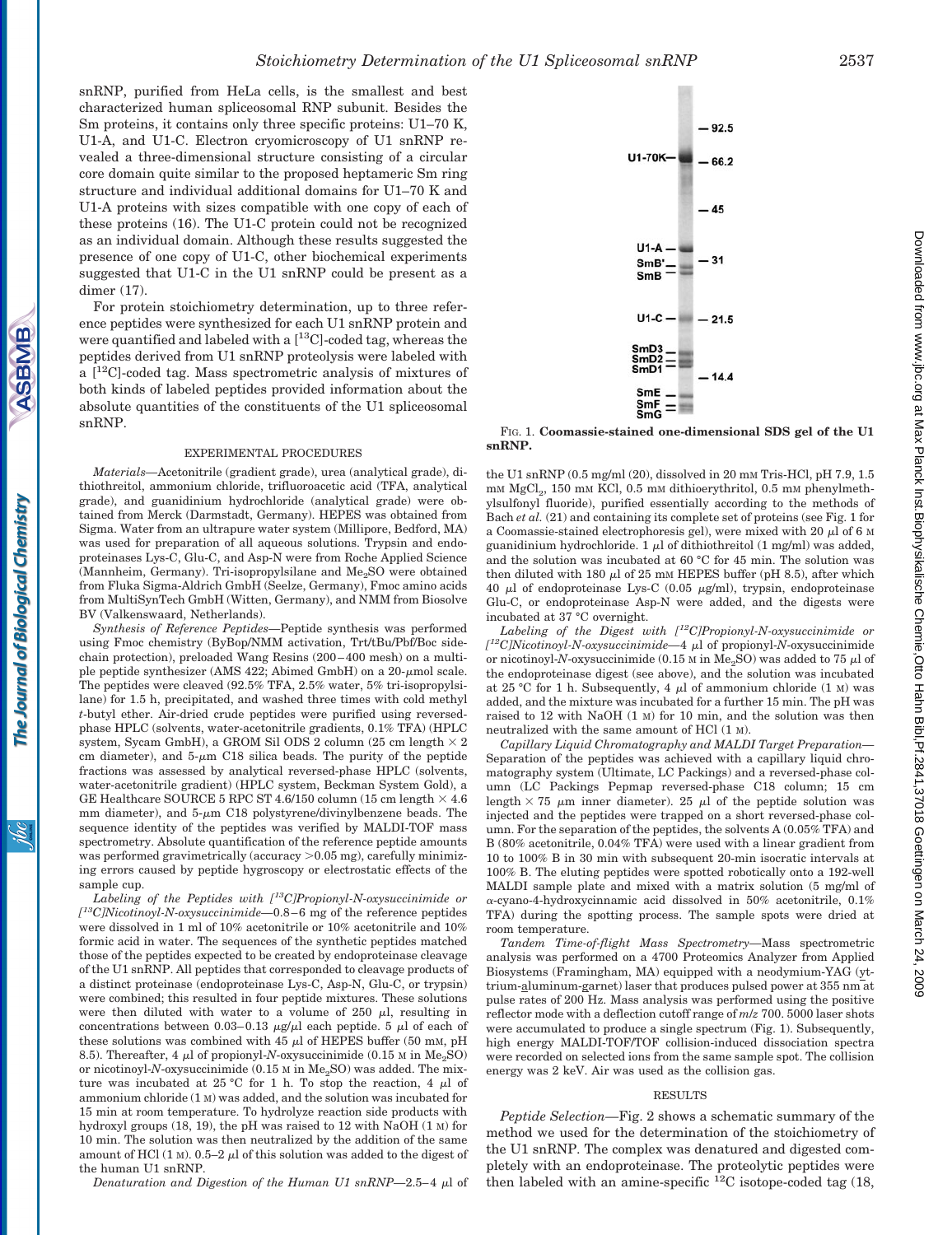

FIG. 2. **Analytical strategy illustrated for a 2:1:1 complex.**

19). Reference peptides were selected from the data base, synthesized, and labeled with a 13C isotope-coded tag. Mass spectrometric comparison of the intensities of the  $^{12}$ C- and  $^{13}$ Clabeled peptide pairs allows the absolute quantification of the peptides. The ratio of the absolute quantities of peptides resulting from different proteins corresponds to the stoichiometry of the proteins in the complex. In this study, we selected two peptides/protein from the protein sequences in the NCBI data base for the absolute quantification of all ten U1 proteins. The sequences of the peptides are shown in Tables I and II. We used

**ASBMB** 

The Journal of Biological Chemistry

<u>isic</u>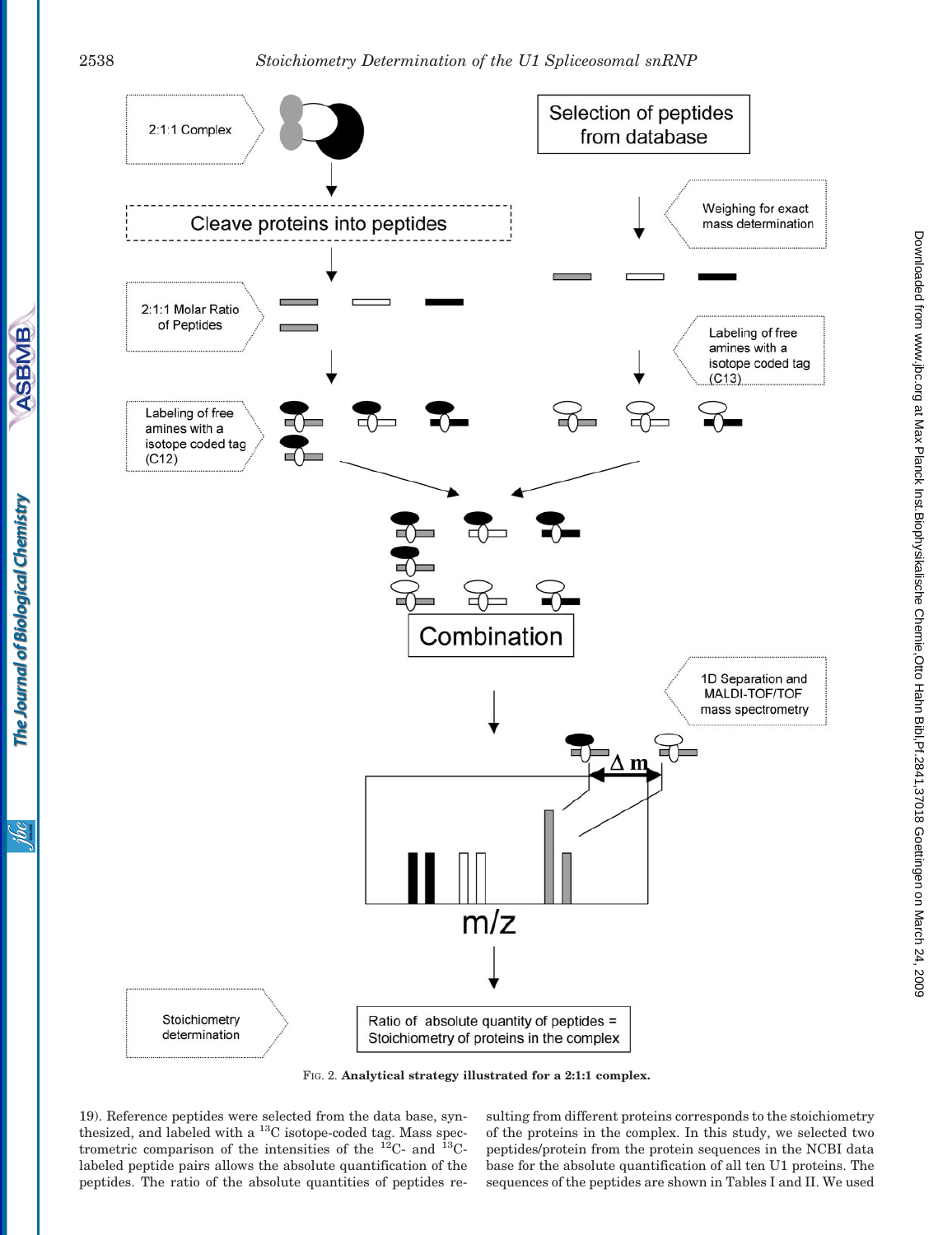#### *Quantification of human U1 snRNP labeled with [12C]propionyl-N-oxysuccinimide*

This table summarizes the results of two independent experiments for the absolute quantification of the human U1 snRNP denatured, digested with endoproteinase Lys-C, Glu-C or trypsin, and labeled with [12C]propionyl-*N*-oxysuccinimide. Absolute quantification was achieved by the addition of synthetic peptides labeled with [13C]propionyl-*N*-oxysuccinimide. Two peptides were used for the quantification of most proteins. Quantification was compromised for some peptides of the Sm proteins because of methylation of arginine residues (SmB, SmD3).

| Protein  | Peptide                   | Experiment 1                                 |            | Experiment 2 |            |         |
|----------|---------------------------|----------------------------------------------|------------|--------------|------------|---------|
|          |                           | pmol                                         | Mean value | pmol         | Mean value | Enzyme  |
| $U1-70K$ | LRREFEVYGPIK (104-118)    | 1.46                                         | 1.47       | 1.43         | 1.44       | $Lys-C$ |
|          | TLFVARVNYDTTESK (119-130) | 1.48                                         |            | 1.44         |            | $Lys-C$ |
| $U1-C$   | TTAAFOOGK (53-61)         | Not detected                                 |            |              |            | $Lys-C$ |
|          | DYYOK (36-40)             | Not detected                                 |            |              |            | $Lys-C$ |
| $U1-A$   | GTFVERDRK (99-107)        | 1.53                                         | 1.53       | 1.25         | 1.25       | $Lys-C$ |
|          | SOETPATK (115-122)        | Not detected                                 |            |              |            | $Lvs-C$ |
| SmB      | KRVLGLVLLRGE (64-75)      | Not detected<br>Not detected<br>Not detected |            |              |            | $Glu-C$ |
|          | VLGLVLLR (66-73)          |                                              |            |              |            | Trypsin |
|          | VPLAGAAGGPGIGR (98-108)   |                                              |            |              |            | Trypsin |
| SmD1     | $LVRFLMK$ (3-9)           | 1.57                                         | 1.57       | 1.38         | 1.38       | $Lys-C$ |
| SmD2     | DRYISK (93-98)            | 1.46                                         | 1.46       | 1.44         | 1.44       | $Lys-C$ |
|          | NNTOVLINCRNNK (38-50)     | 12.34                                        |            | 12.79        |            | $Lys-C$ |
| SmD3     | NOGSGAGRGK (90-99)        | < 0.0783                                     |            | < 0.0688     |            | $Lys-C$ |
|          | VAOLEOVYIR (55-64)        | 1.49                                         | 1.49       | 1.50         | 1.50       | Trypsin |
| SmE      | OLGRIMLK (73-80)          | 1.50                                         | 1.50       | 1.67         | 1.67       | $Lys-C$ |
|          | VMVOPINLIFR (13-23)       | Not detected                                 |            |              |            | Trypsin |
| SmF      | YIDGALSGHLGE (9-17)       | Not detected<br>Not detected                 |            |              |            | $Glu-C$ |
|          | CNNVLYIR (65-73)          |                                              |            |              |            | Trypsin |
| SmG      | $AHPPELK (4-10)$          | 1.60                                         | 1.60       | 1.30         | 1.30       | $Lvs-C$ |
|          | $HVOGILR (26-32)$         | Not detected                                 |            |              |            | Trypsin |

the following selection criteria for the reference peptides. (i) No peptides starting with proline or glutamic acid were chosen, considering the possibility of incomplete cleavage by some endoproteinases (*e.g.* trypsin) before these amino acids. (ii) Amino acids that can be oxidized or transformed were avoided, such as methionine and tryptophan (which are easily oxidized) and N-terminal glutamine (which can be transformed into pyroglutamic acid). All the peptides chosen fulfill these requirements, except for the methionine-containing peptides 3–9 of SmD1 and peptides 73– 80 and 13–23 of SmE. Peptides 10 –20 and 66 – 86 of SmD1 and 81–92 of SmE, which would fit the criteria, could not be synthesized in sufficient purity. All reference peptides correspond to peptides that are expected to be produced from the spliceosomal proteins by endoproteinase digestion. As shown in Tables I and II, most peptides are created by endoproteinase Lys-C digestion. Alternatives were trypsin, endoproteinase Glu-C, and Asp-N.

*Peptide Derivatization—*There are two possibilities for the incorporation of stable isotopes into peptides: peptide synthesis using isotope-coded amino acids (such as  $[15N]$ -,  $[18O]$ -leucine) (8) or derivatization of their side chains with isotope-coded reagents (22). Munchbach *et al.* (23) describes the advantages of amine-specific isotope-coded reagents, such as d0/d4 nicotinoyl-*N*-oxysuccinimide carrying a fixed positive charge and increasing the mass spectrometric response for labeled peptides significantly, compared with the acetylated peptide as well as with their unlabeled counterpart. The increase in mass spectrometric response is most pronounced for small peptides (up to 10 amino acids), which can also be synthesized more reliably. The use of nicotinoylation may therefore result in an increase in sensitivity for the absolute quantification and stoichiometry determination, even for protein complexes that can only be isolated in low quantities.

*Determination of Optimal Conditions for Denaturation and Digestion—*To determine the correct stoichiometry with this method, complete denaturation and digestion needs to be achieved for the U1 snRNP. Initially, urea was used for the denaturation of the complex. Urea is tolerated by several endoproteinases up to a concentration of 4 M, which allowed the digestion of the denatured protein complexes without prior dilution or dialysis (9). However, even with a concentration of 8

M urea, complete denaturation of the U1 snRNP was not achieved (data not shown). Therefore, 5 M guanidinium hydrochloride (GHCl) was tested. Because most endoproteinases already show a significant loss of activity at a concentration of 1 M, the denatured complex was diluted to 0.5 M GHCl with HEPES buffer. Subsequently, the enzyme was added and incubated overnight. After labeling with a  $^{12}$ C amine-specific tag, the digest was spiked with the synthetic peptides, which were derivatized with a <sup>13</sup>C amine-specific tag. 0.36  $\mu$ g of the complex was used in each experiment; assuming a hypothetical 1:1 stoichiometry of all complex constituents, this would correspond to  $\sim$ 1.7 pmol of the complex. Approximately the same molar amounts of the reference peptides were added, which should therefore theoretically result in a similar intensity of the  $^{12}$ C- and  $^{13}$ C-labeled peptides, supposing the complex to have been pure and denaturation and digestion to have been complete. Figs. 3 and 4 show the MALDI-TOF mass spectra of the peptides acquired after liquid chromatographic separation, which demonstrated a similar intensity of the isotopic peptide pairs.

*Stoichiometry Determination Using Propionyl-N-oxysuccinimide—*Table I summarizes the results of two independent experiments for the absolute quantification of the U1 proteins using propionyl-N-oxysuccinimide, using  $\sim 0.36 \mu$ g of the complex/experiment. Half of all the peptides, however, could not be detected because of their low mass spectrometric response. Peptides from the proteins U1–70 K, U1-A, SmD1, SmD2, SmD3, SmE, and SmG showed absolute amounts in the range of 1.25–1.67 pmol, suggesting 1:1 stoichiometries of these proteins in the complex. The observed deviations of approximately  $\pm 16\%$  may be due to variations in sample handling, such as pipetting of peptide samples and dilutions. Peptides 38 –50 of SmD2 showed a very high amount (12.4 pmol), which may have been due to solubility problems of the reference peptide. Concentrations below 0.069 pmol were found for peptides 90 –99 of SmD3, which was attributed to arginine dimethylation of Arg-97 (12).

*Stoichiometry Determination Using Nicotinoyl-N-oxysuccinimide—*To quantify all the proteins in the complex, the experiments were repeated with the same absolute amounts of the U1 snRNP as described above, replacing propionyl-*N*-oxysuc-

**SBMB**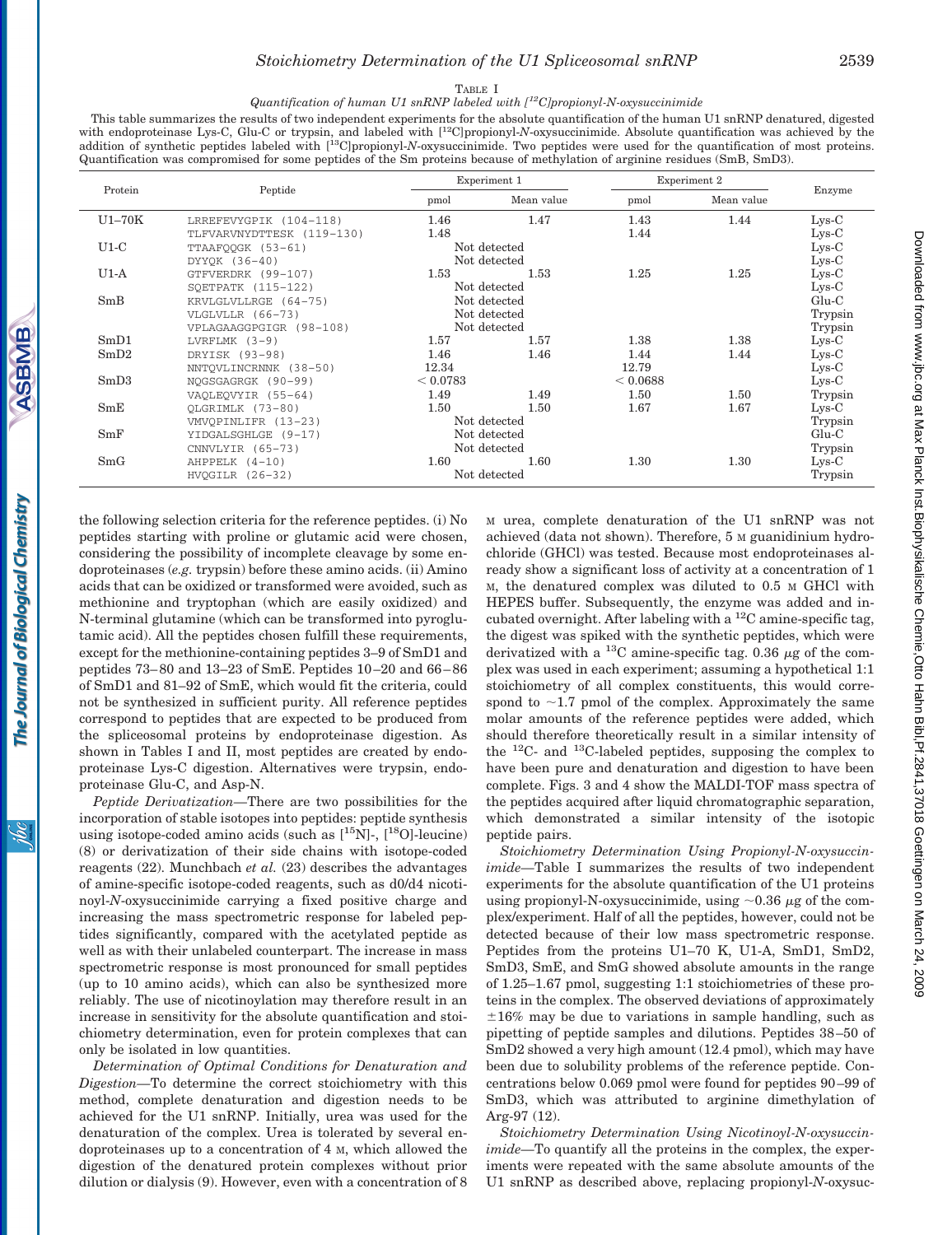### TABLE II

## *Quantification of human U1 snRNP labeled with [12C]nicotinoyl-N-oxysuccinimide*

This table summarizes the results of two independent experiments for the absolute quantification of the human U1 snRNP denatured, digested with endoproteinase Lys-C, Glu-C, trypsin, or Asp-N, and labeled with [12C]nicotinoyl-*N*-oxysuccinimide. Absolute quantification was achieved by the addition of synthetic peptides labeled with [13C]nicotinoyl-*N*-oxysuccinimide. Two peptides were used for the quantification of most proteins. Quantification was compromised for some peptides of the Sm proteins because of methylation of arginine residues (SmB, SmD3).

| Protein  | Peptide                   | Experiment 1 |            | Experiment 2 |            |                 |
|----------|---------------------------|--------------|------------|--------------|------------|-----------------|
|          |                           | pmol         | Mean value | pmol         | Mean value | Enzyme          |
| $U1-70K$ | LRREFEVYGPIK (104-118)    | 1.83         | 1.67       | 1.52         | 1.53       | $Lys-C$         |
|          | TLFVARVNYDTTESK (119-130) | 1.51         |            | 1.54         |            | $Lys-C$         |
| $U1-C$   | TTAAFOOGK (53-61)         | 1.38         | 1.59       | 1.25         | 1.32       | $Lys-C$         |
|          | DYYOK (36-40)             | 1.79         |            | 1.38         |            | $Lys-C$         |
| $U1-A$   | GTFVERDRK (99-107)        | 1.53         | 1.41       | 1.20         | 1.40       | $Lys-C$         |
|          | SOETPATK (115-122)        | 1.30         |            | 1.59         |            | $Lvs-C$         |
| SmB      | KRVLGLVLLRGE (64-75)      | 1.65         | 1.48       | 1.38         | 1.37       | $Glu-C$         |
|          | VLGLVLLR (66-73)          | 1.35         |            | 1.36         |            | Trypsin         |
|          | VPLAGAAGGPGIGR (95-108)   | ${}< 0.0065$ |            | ${}< 0.0054$ |            | Trypsin         |
| SmD1     | $LVRFLMK (3-9)$           | 1.57         | 1.57       | 1.38         | 1.38       | $Lys-C$         |
| SmD2     | DRYISK (93-98)            | 1.88         | 1.86       | 1.51         | 1.65       | $Lys-C$         |
|          | NNTOVLINCRNNK (38-50)     | 11.51        |            | 13.50        |            | $Lys-C$         |
|          | DSVIVVLRNPLIAGK (104-118) | 1.84         |            | 1.79         |            | $Asp-N$         |
| SmD3     | NOGSGAGRGK (90-99)        | < 0.0087     | 1.40       | < 0.098      | 1.60       | $Lvs-C$         |
|          | VAOLEOVYIR (55-64)        | 1.40         |            | 1.60         |            | Trypsin         |
| SmE      | OLGRIMLK (73-80)          | 1.73         | 1.55       | 1.53         | 1.51       | $Lys-C$         |
|          | VMVOPINLIFR (13-23)       | 1.35         |            | 1.48         |            | Trypsin         |
| SmF      | YIDGALSGHLGE (9-17)       | 0.050        | 1.71       | 0.035        | 1.23       | $Glu-C$         |
|          | CNNVLYIR (65-73)          | 1.71         |            | 1.23         |            | Trypsin         |
| SmG      | $AHPPELK (4-10)$          | 1.45/1.31    | 1.50       | 1.55/1.67    | 1.51       | $Lys-C/Trypsin$ |
|          | $HVOGILR (26-32)$         | 1.54         |            | 1.46         |            | Trypsin         |



FIG. 3. **MALDI-TOF mass spectra used for the absolute quantification of spliceosomal proteins U1–70 K, SmE, D2, D1, and G of the U1 snRNP.** The U1 spliceosomal snRNP was denatured and then digested completely with endoproteinase Lys-C as described under "Experimental Procedures." The resulting peptides were labeled with [<sup>12</sup>C]propionyl-*N*-oxysuccinimide. Known amounts of synthetic peptides, labeled with the corresponding 13C isotope-coded amine-specific tag, were added (\**Reference*). MALDI-TOF mass spectrometry was used to absolutely quantify the proteins in the U1 spliceosomal snRNP.

cinimide with nicotinoyl-*N*-oxysuccinimide (Table II). In this case, all the peptides were detected; in particular, small peptides showed a significant increase in detectability as compared

with propionyl-*N*-oxysuccinimide. One peptide of SmG (4-10, sequence: (K) AHPPELK), which is created by complete digestion with endoproteinase Lys-C or trypsin, was quantified in

 $\widetilde{\mathscr{C}}$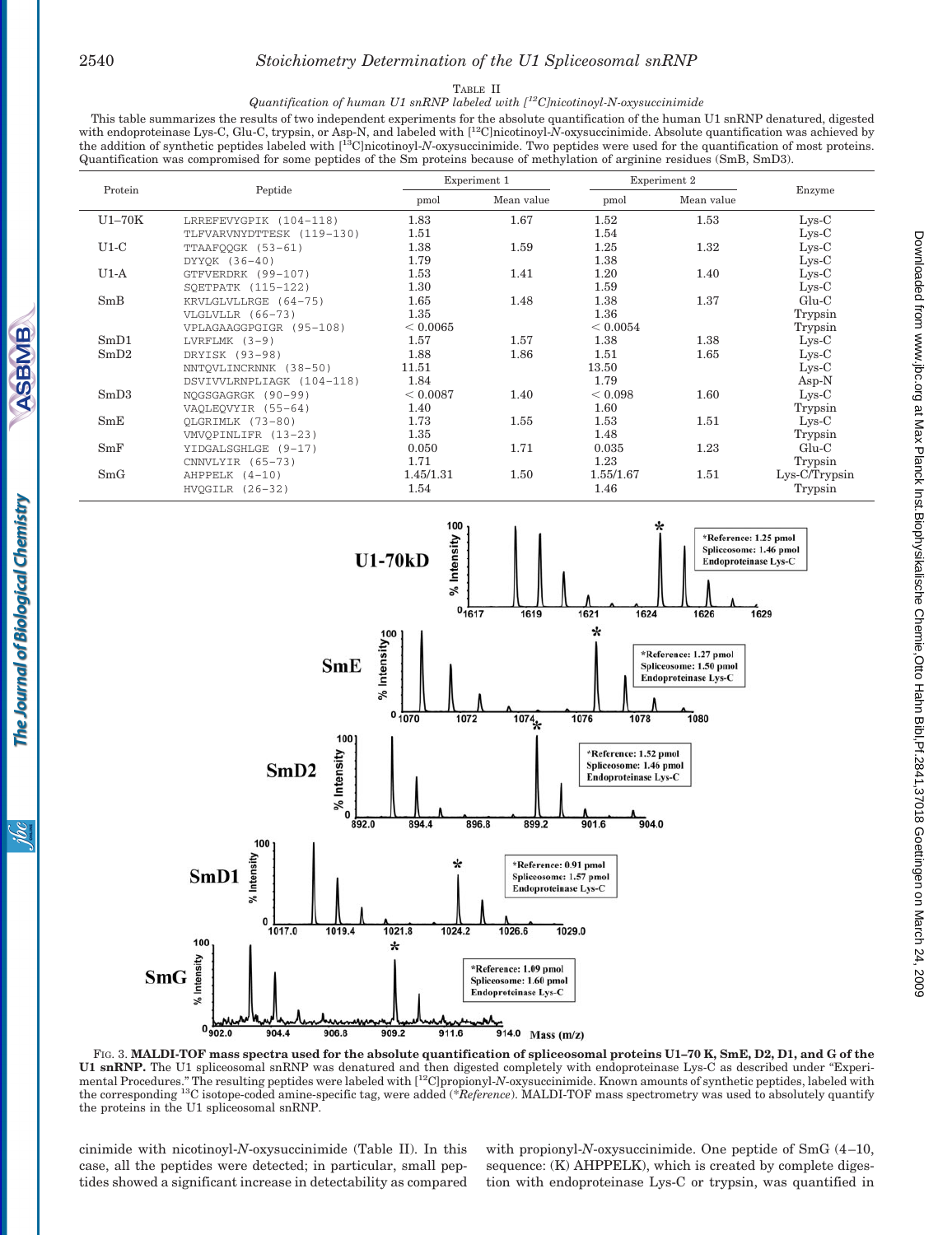

FIG. 4. **MALDI-TOF mass spectra used for the absolute quantification of spliceosomal proteins SmG, U1-C, SmE, and SmB of the U1 snRNP.** The U1 spliceosomal snRNP was denatured and then digested completely with endoproteinase Lys-C (U1-C, SmG), trypsin (SmG, SmL) and endoproteinase Glu-C (SmB) as described under "Experimental Procedures." The r *N*-oxysuccinimide. Known amounts of synthetic peptides, labeled with the corresponding 13C isotope-coded tag were added (\**Reference*). MALDI-TOF mass spectrometry was used to absolutely quantify the proteins in the U1 spliceosomal snRNP.

both digests. Quantification of this peptide in trypsin and endoproteinase Lys-C digests resulted in similar quantities (Table II), which suggests that the digestion was complete. In similarity to the experiments with propionyl-*N*-oxysuccinimide, mean absolute quantities of 1.40 –1.86 pmol (Experiment 1) and 1.23–1.65 pmol (Experiment 2) were measured for most peptides. For peptides 95–108 of SmB and 90 –99 of SmD3, quantities below 0.01 pmol were determined. This was ascribed to dimethylation of arginine 97 of SmD3 and arginine 108 of SmB (12). For peptides  $9-17$  of SmF, a quantity of  $0.035-0.05$ pmol was found. This peptide contains aspartic acid, which is also cleaved by endoproteinase Glu-C to a lesser extent. For peptides 38 –50 of SmD2, very high quantities (11.5–13.5 pmol) were found. These data also demonstrated that one peptide/ protein may be insufficient for the reliable absolute quantification of a protein. A third peptide-(104 –118) from SmD2 was therefore quantified, resulting in 1.79 –1.84 pmol, which is comparable with the quantity of peptides 93–98 (1.65–1.88 pmol).

ASBMB

The Journal of Biological Chemistry

ibc

#### DISCUSSION

Recently, we described a method for the determination of the stoichiometry of protein complexes. Absolute quantification of the complex constituents was achieved by comparing the areas of fluorescently labeled peptides resulting from different proteins in the fluorescence chromatogram. This method was used for the determination of the stoichiometry of the complex of hFc1 and  $sFc\gamma$ RIII (9). The method allows relatively fast stoichiometry determination of complexes consisting of a moderate number of proteins. Although cysteine-specific rather than amine-specific labeling reduced significantly the complexity of the fluorescently labeled peptide mixture resulting from hFc1 and  $sFc\gamma$ RIII, the number of peptides resulting from very large multiprotein complexes may still be too high to allow a good separation. Therefore, we tested the strategy depicted in Fig. 2 for stoichiometry determination of multiprotein complexes. Because reference peptides have to be synthesized for this approach, this method is more time-consuming than the fluorescence method; however, it overcomes several limitations for the analysis of large multiprotein complexes. First of all, it is absolutely compatible with multidimensional separations. Losses of peptides during the transfer from the first to the second dimension have no influence on the absolute quantification, because the 13C-labeled synthetic reference peptides show chromatographic behavior identical to that of their  $^{12}$ Clabeled counterparts. Furthermore, even poorly separated peptides in the chromatogram can be quantified, because the quantification is based on the comparison of the mass spectrometric intensities belonging to the isotopic peptide pairs. A similar approach was suggested for absolute quantification in proteomics, using isotope-coded affinity tag-labeled idiotypic synthetic reference peptides as internal standards (22).

However, several circumstances should be considered when